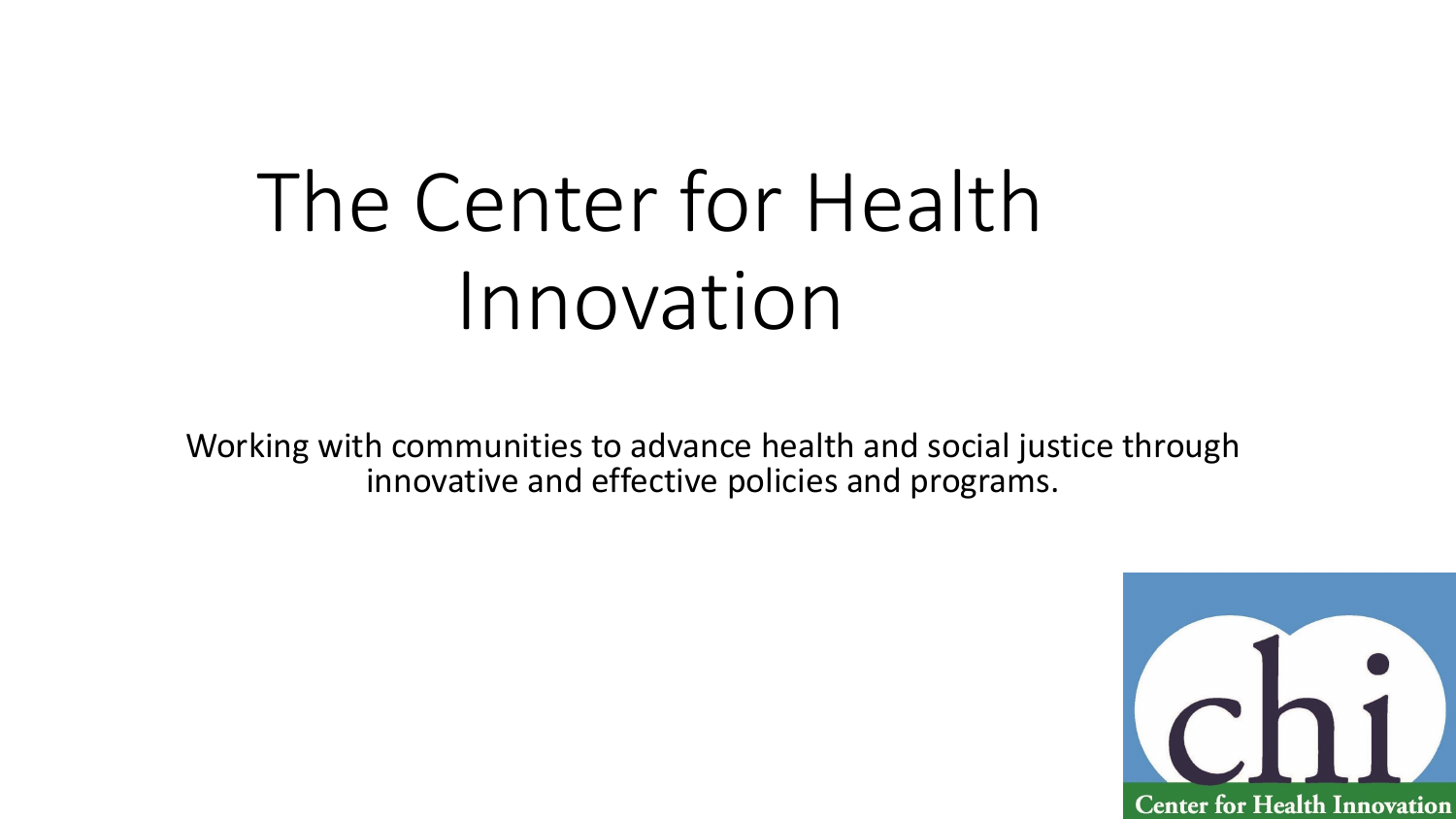### ACA Relationship



- ACA predominantly an Expanded Coverage Statute
- Clinical / Financial Access Focus
- 70-80% of Population Health unrelated to Access to Health Care
- Market-based Solutions vs. Community Planning and Development Focused
	- Profit margins vs. Health Equity
- Social Systems largely ignored in ACA
- Infrastructure Provisions Underappreciated Examples
	- Workforce
		- National Health Service Corps
		- Teaching Health Center Residency Development and Funding
	- Community Health Workers
	- Primary Care Expansions
		- CHC Growth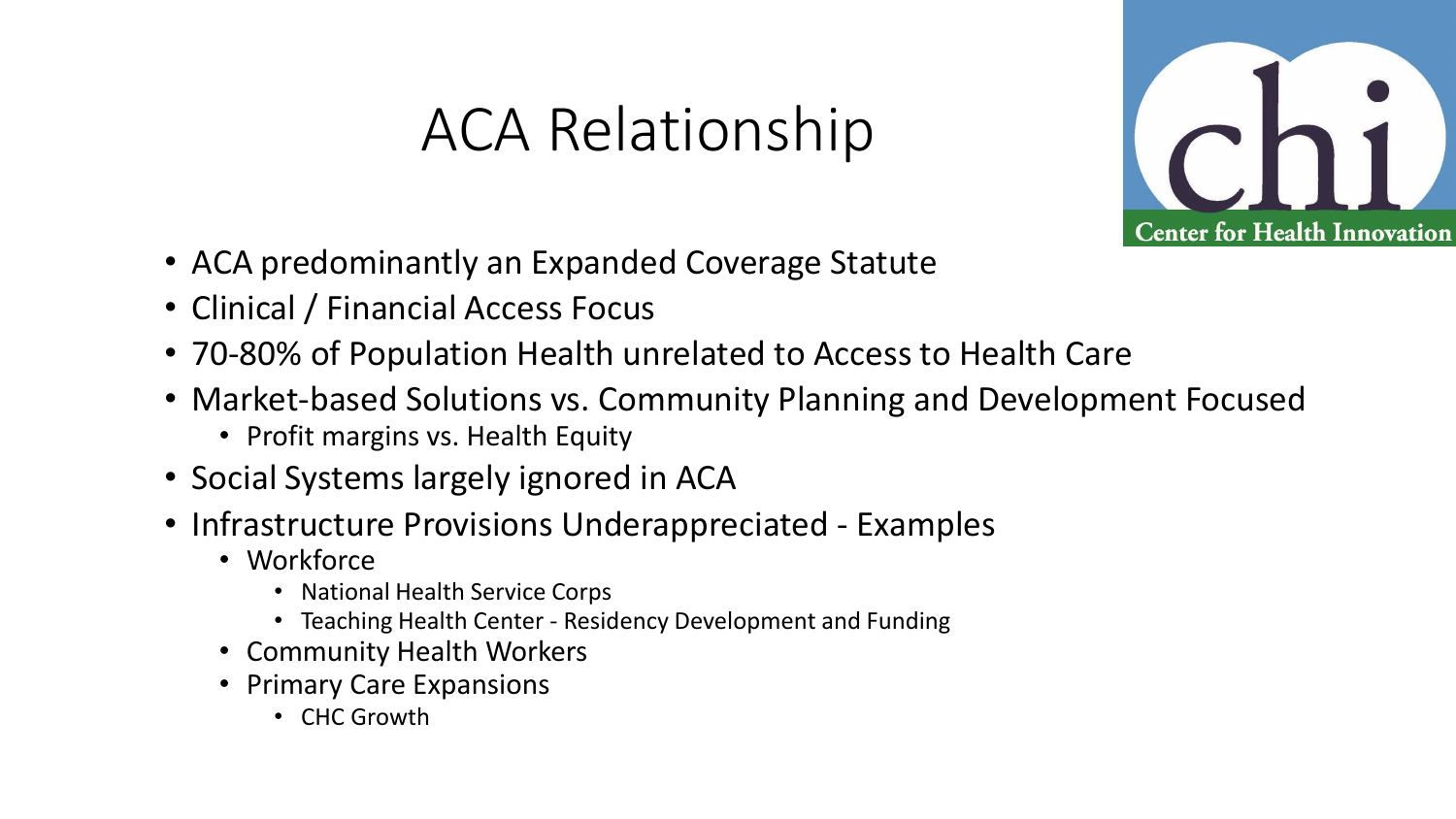## Nationally Certified as New Mexico's Public Health Institute

Nonprofit entity, typically independent from state government and educational institutions.

Population health improvement is delivered through innovative partnerships.

Community and population strengths and assets are identified and leveraged.

Current and emerging health issues are addressed through research, policy, system transformation, communications.

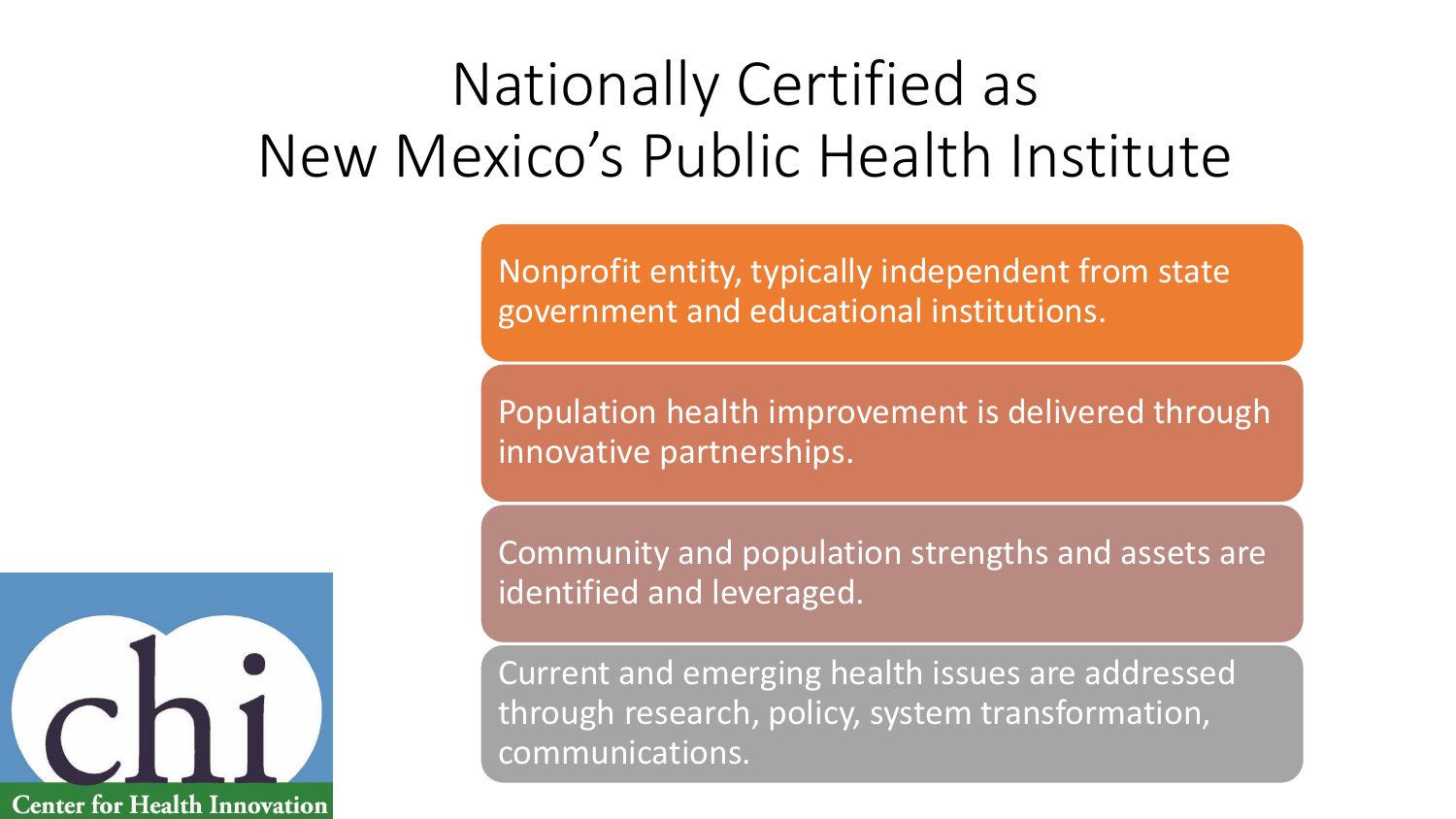

**Center for Health Innovation**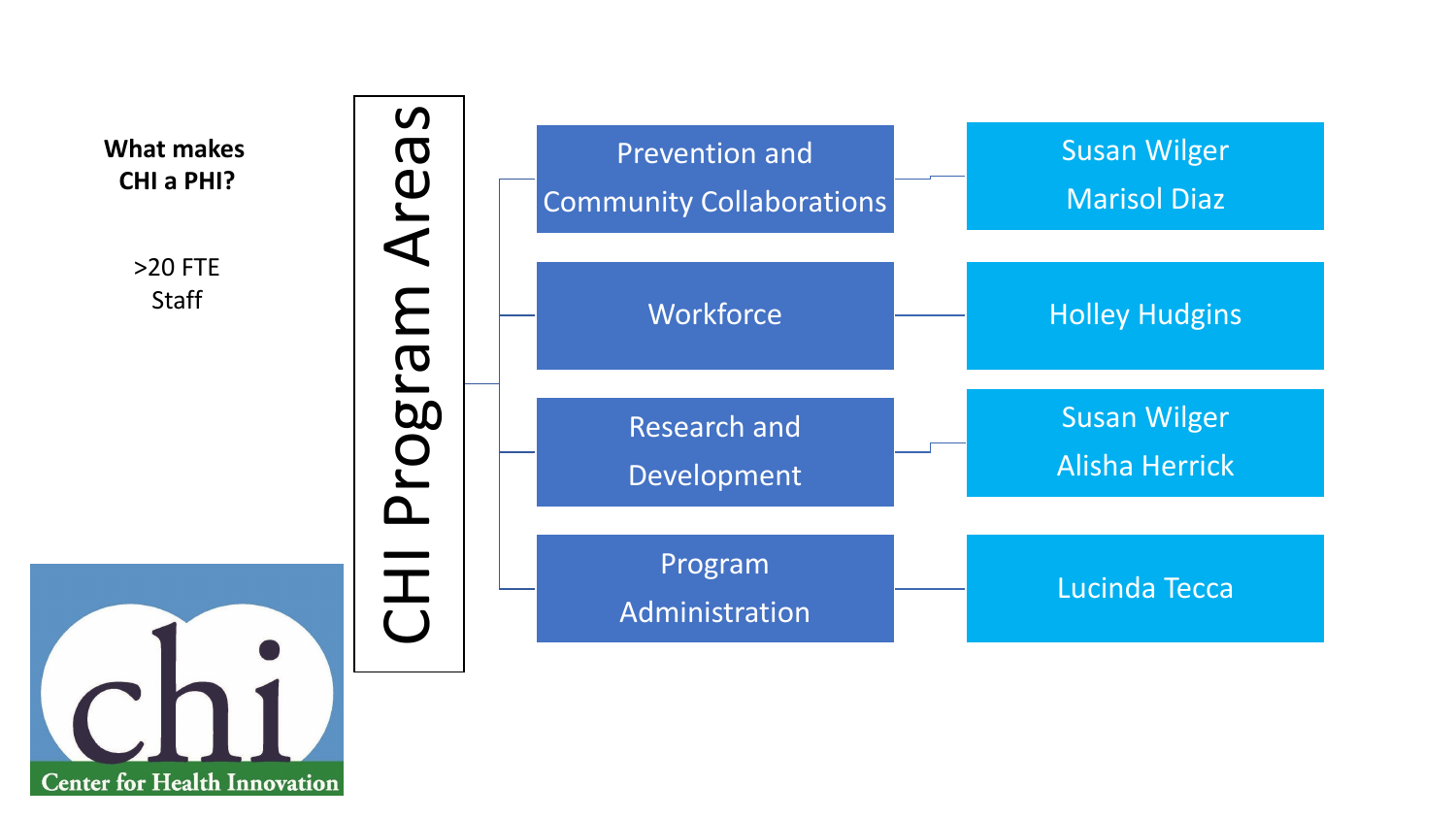### CHI Offices and CHI-Operated Health Council

- CHI's Main Office is in Silver City
- Full Time Office in Las Cruces
- Operating from Home Office in Hidalgo, Luna, Santa Fe and Cibola Counties
- Weekly Office Time in ABQ

### 19- Health Council Members 20 – Food Pantry Members

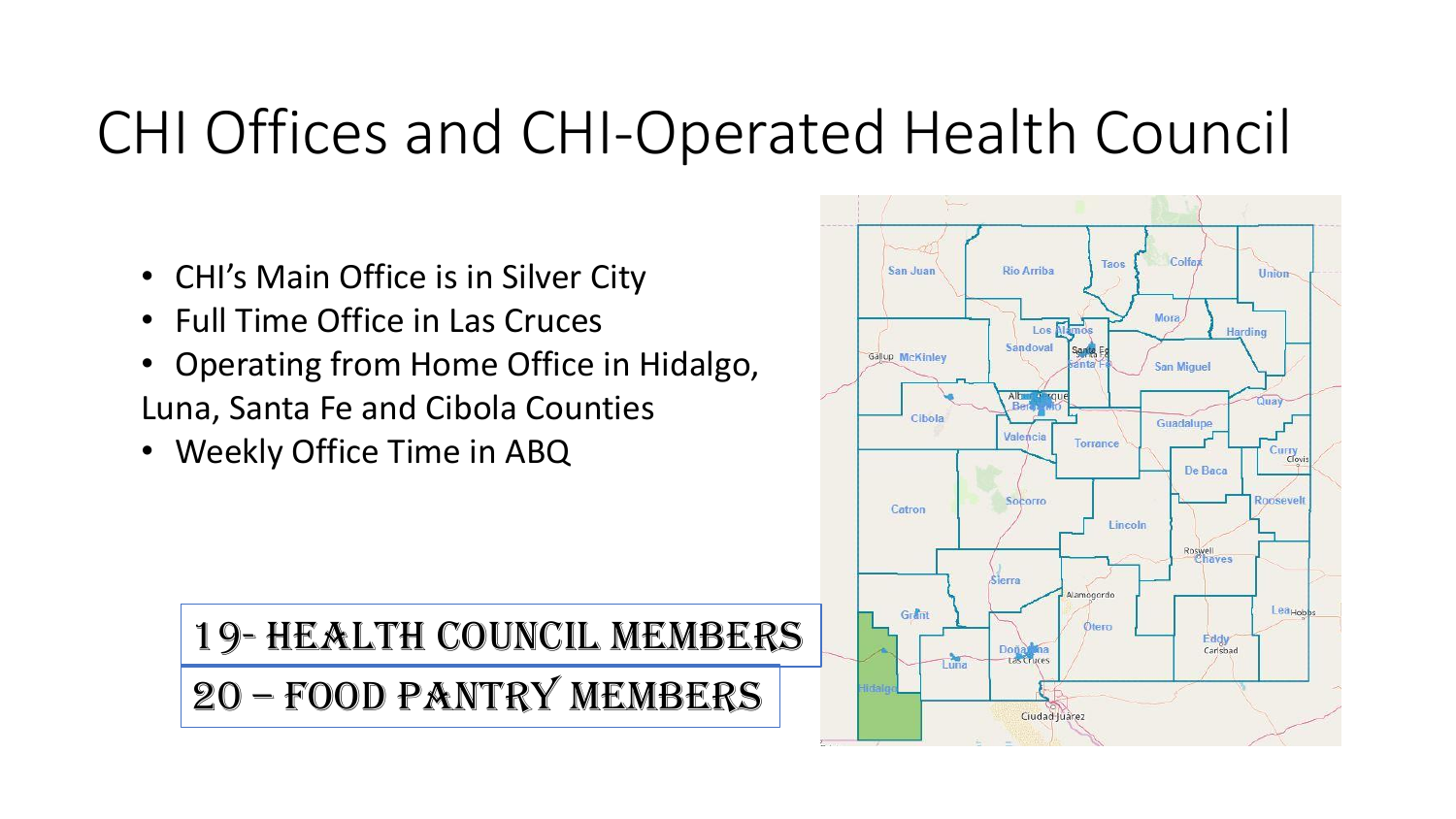## Forward NM and Southern NM Area Health Education Centers

- Encouraging Primary Care and other Heath Careers In Public School-aged Students, Undergraduates, Graduates and rural and community-based experiences
- ACT, MCAT, DAT and other Test Preparation
- After school programming
- Increased state funding 2019 to expand funding and # of



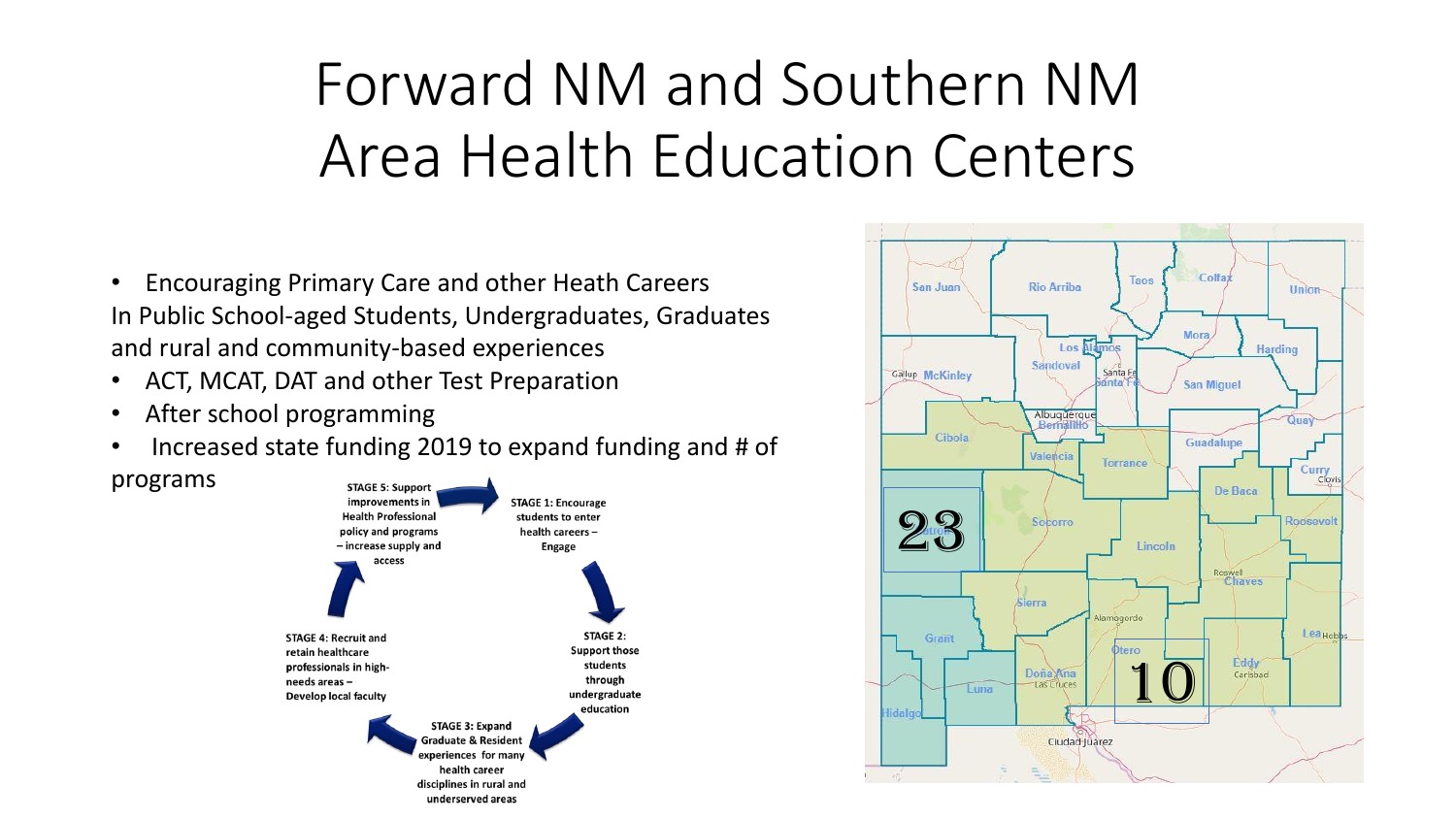#### New Mexico Primary Care Training Consortium 25 PCTC PRDC

- Increasing the quantity and Quality of Primary Care Physician Training in New Mexico
- Decentralizing Residency Training
- HSD Partnering Planning and Financing (HB480)
- Partners:
	- UNM SOM
	- UNM Department of Family and Comm. Med
	- Burrell COM
	- Program Directors
		- ABQ
		- Santa Fe
		- Las Cruces
		- **Silver City**
		- Alamogordo Program under development
		- Gallup Program under development
		- Roswell (former Director)
	- Programs Under Development or Expanding 4

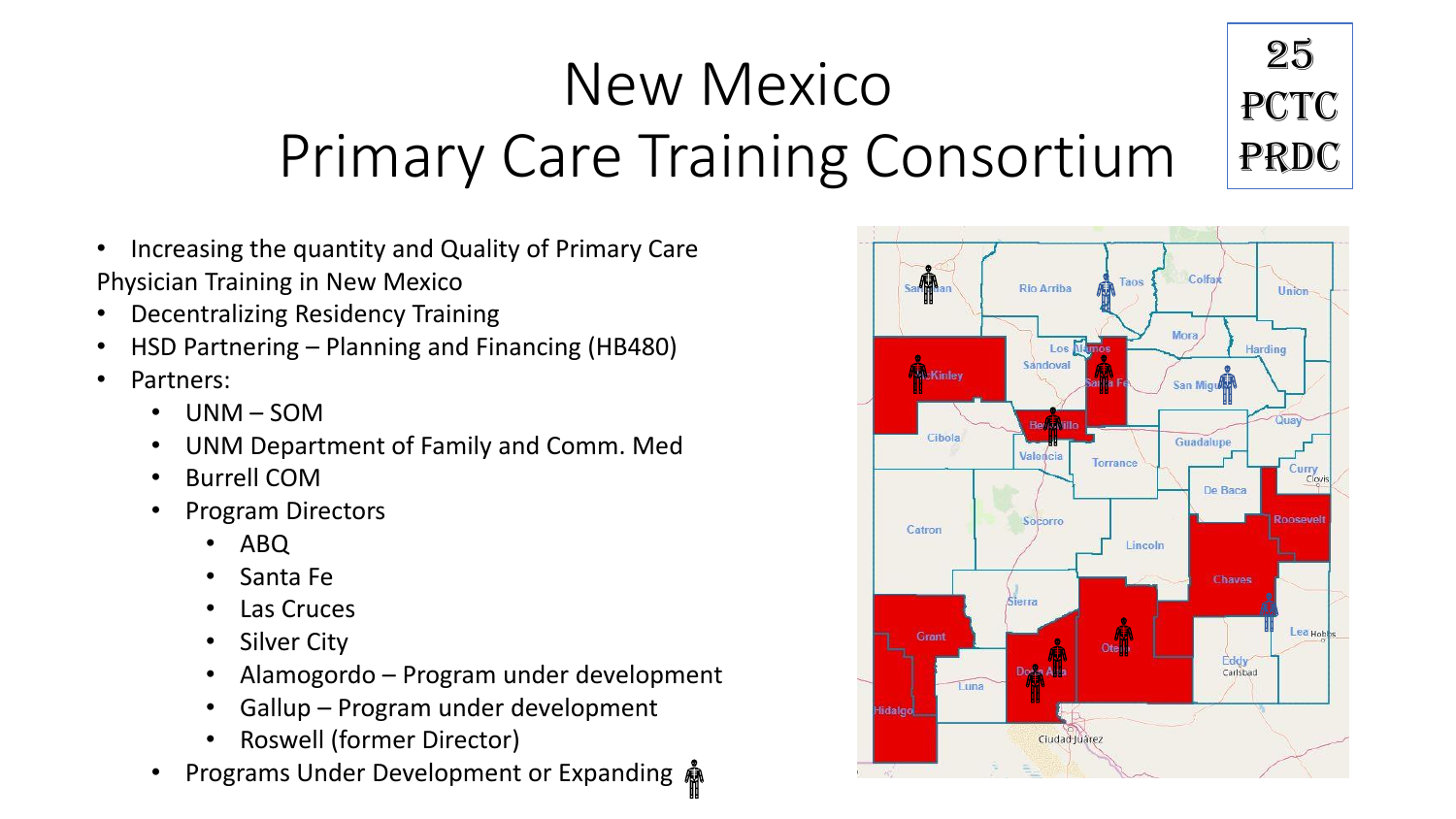# Office of Substance Abuse Prevention – Planning Coalitions 131

Colfar Taos San Juan Rio Arriba Union-Mora. Los Alamos Harding Sandoval Santa F **Gallup McKinley**  $inta$ **San Miquel** Albuquerque Bernalillo Cibola Guadalupe Valencia Torrance Curry Clovis De Baca Socorro Roosevelt Catron Lincoln Roswell<br>Chaves Sierra Alamogordo **Lea<sub>Hobbs</sub>** Grant Otero Eddy **Dena** Ana Carlsbad **Las Cruces** Hidalgo Ciudad Juárez

- Prevention and Planning for SUD, OUD and other Addictions
- Community Coordination
- Drug Free Communities Grant Doña Ana County
- Counties
	- Cibola
	- Doña Ana
	- Grant
	- Luna
- Outreach Education
- Neighborhood Organizing
- Drug Takeback
- NARCAN Education and Distribution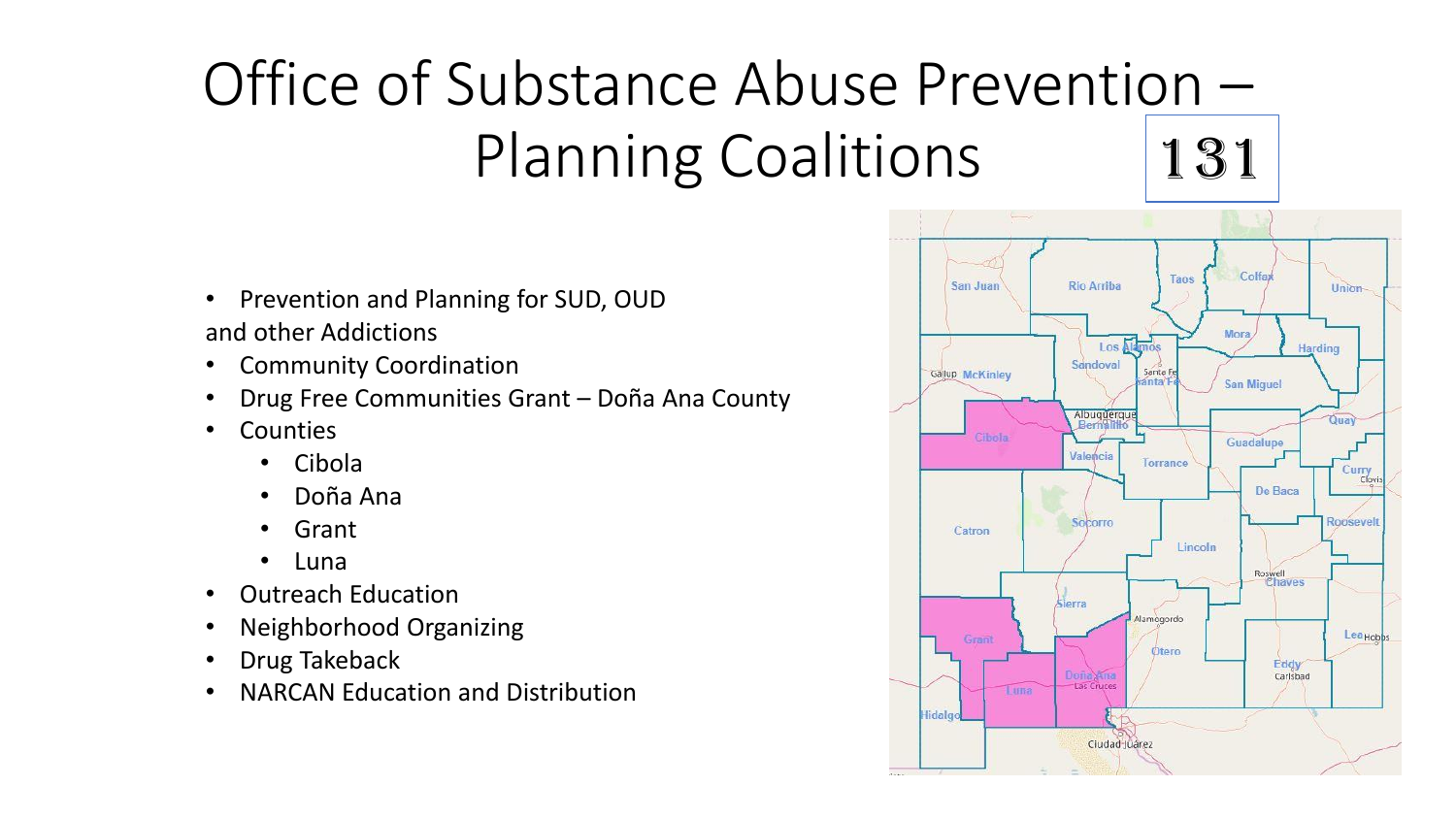### CHI – Opioid Academic Detailing Program

- Providing One-on-One Training to
- Primary Care Providers
- Education on safer prescribing for treatment
- of non-cancer chronic pain
- Root cause response
- 200 Trainings per Year planned including Updates
	- 50-75 Different Providers
- Multiple Detailers Trained
- Curriculum Developed with Academic Institutions and Residency Programs

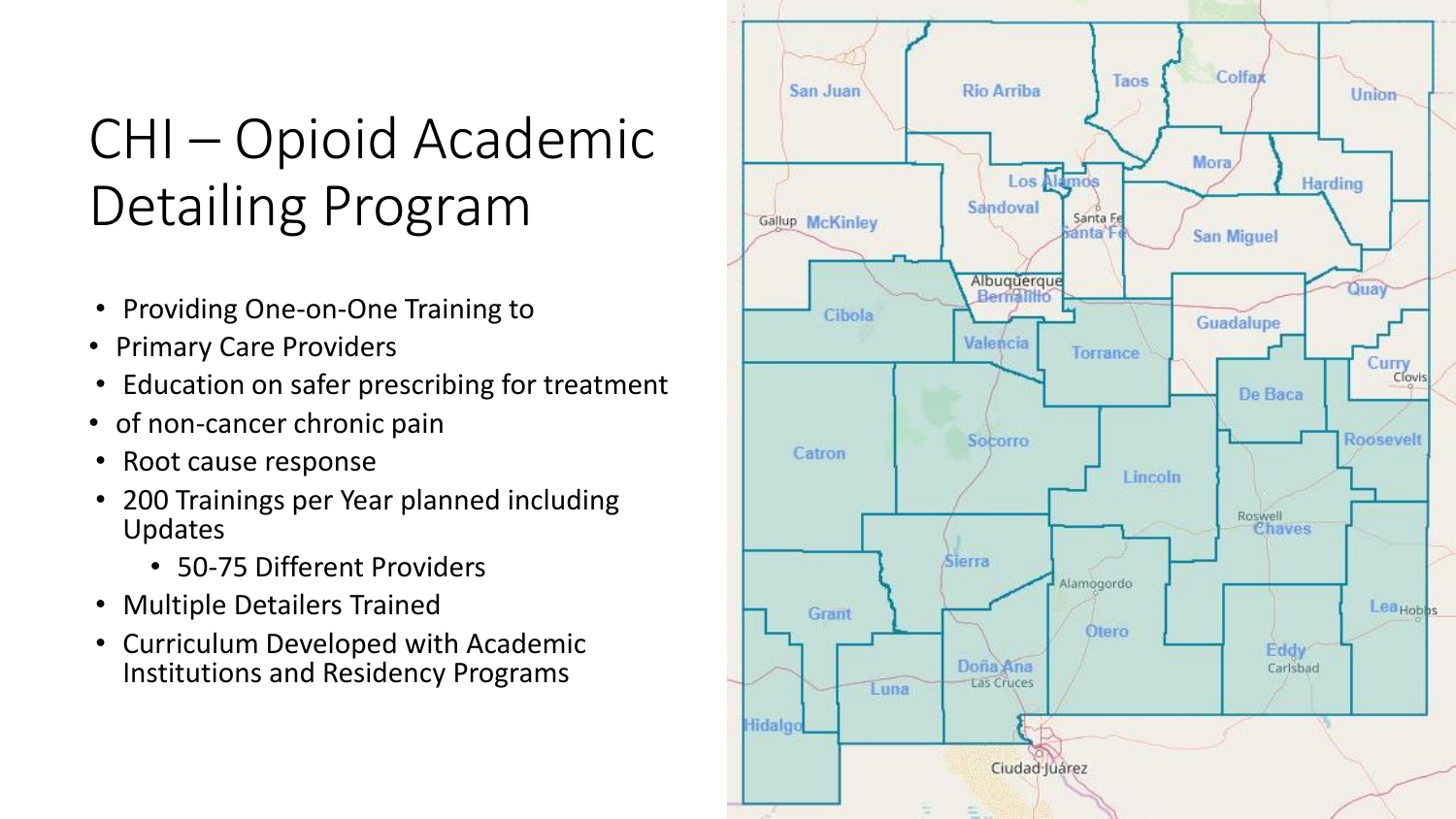# Local, Regional and Statewide Behavioral Health Planning

- 4 Regional Meetings on BH/PH System Planning
- Rural Communities Opioid Response Program (RCORP)
	- Southern New Mexico except DAC
	- HRSA ORHP Funds
		- RCORP Consortium Steering Committee



• Community Advisory Group



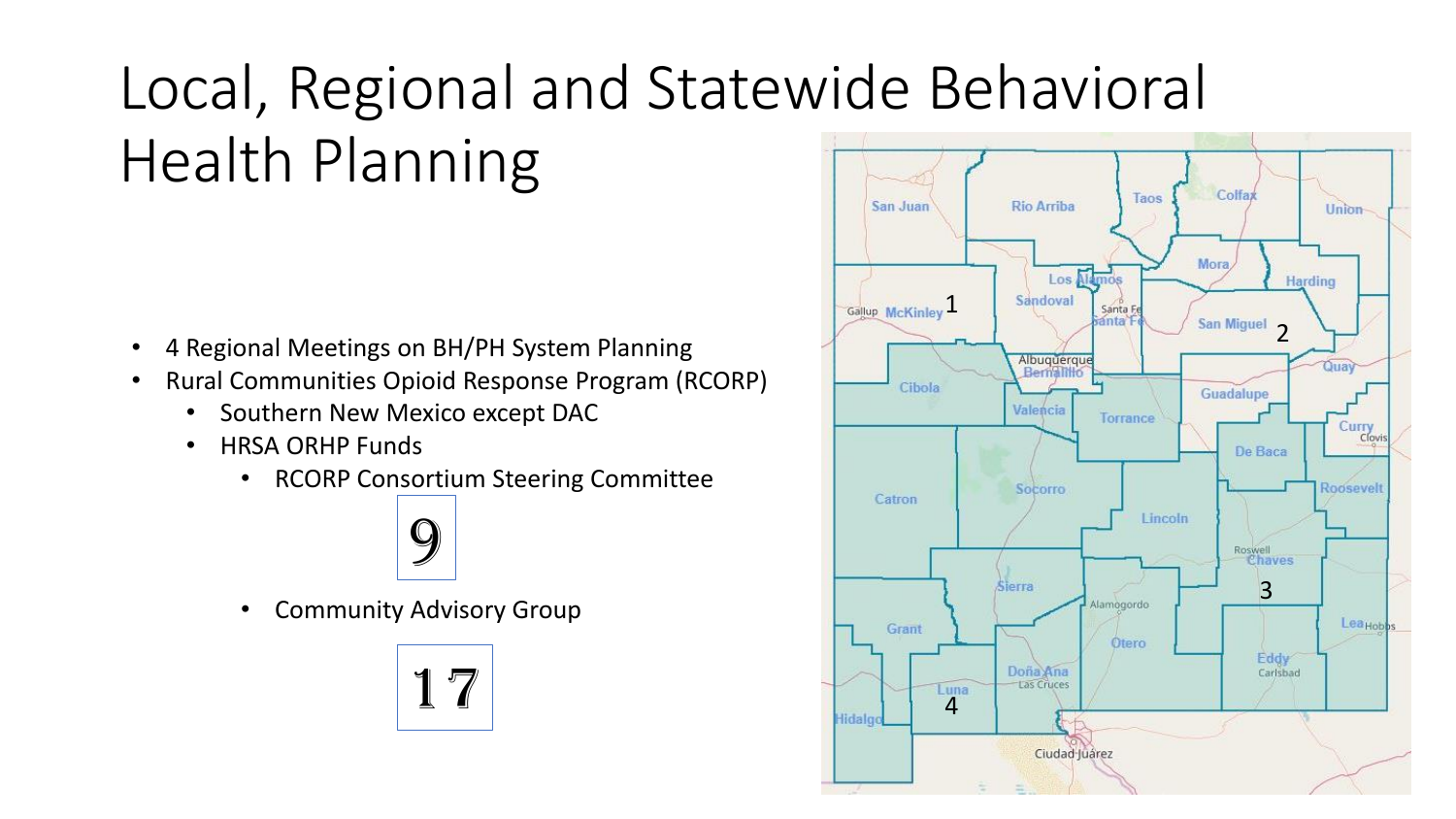

### Public Health Development Partners

- Public Health Leadership Team
	- Statewide PH Support System



- Technical Assistance
- NM Community Data Collaborative (NMCDC)
	- Program Advisory Group (PAG)



• Collaborating Analysts 60



110+

- Contributors
- 200+
- Licenses for Use of Software

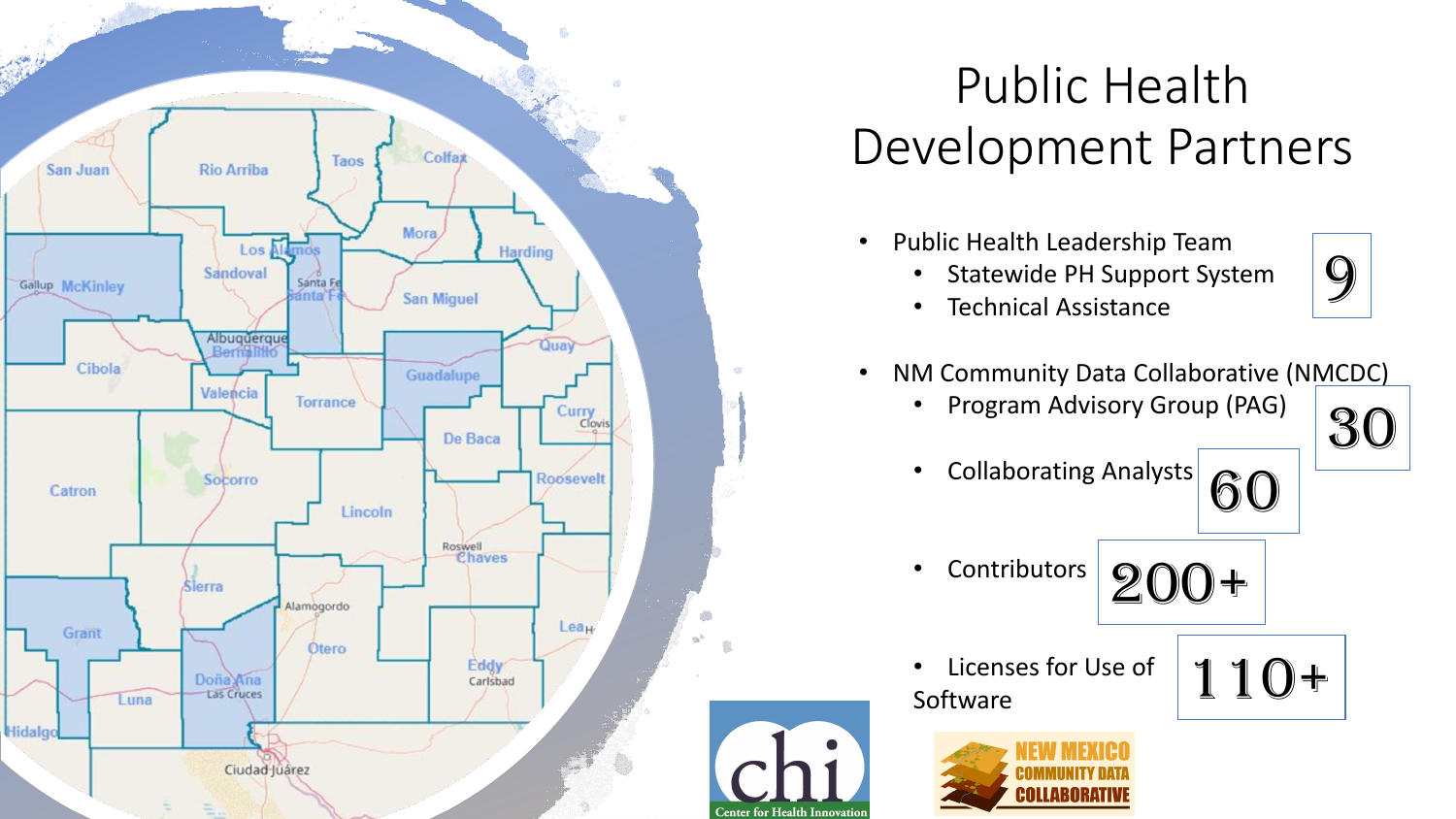### Nonprofit Support Services

- National Centers for Frontier Communities
	- The Nonprofit Resource Group
	- Frontier Food Systems and the SWNM Food Hub
	- Village Investment and Development Act (VIDA) Project
	- Prevention on the Frontier
	- National Frontier Policy
- National Racial and Ethnic Approaches to Community Health (REACH) Coalition

Coalition

- Financial Management and Administrative Support
- NM Primary Care Training Consortium See Above